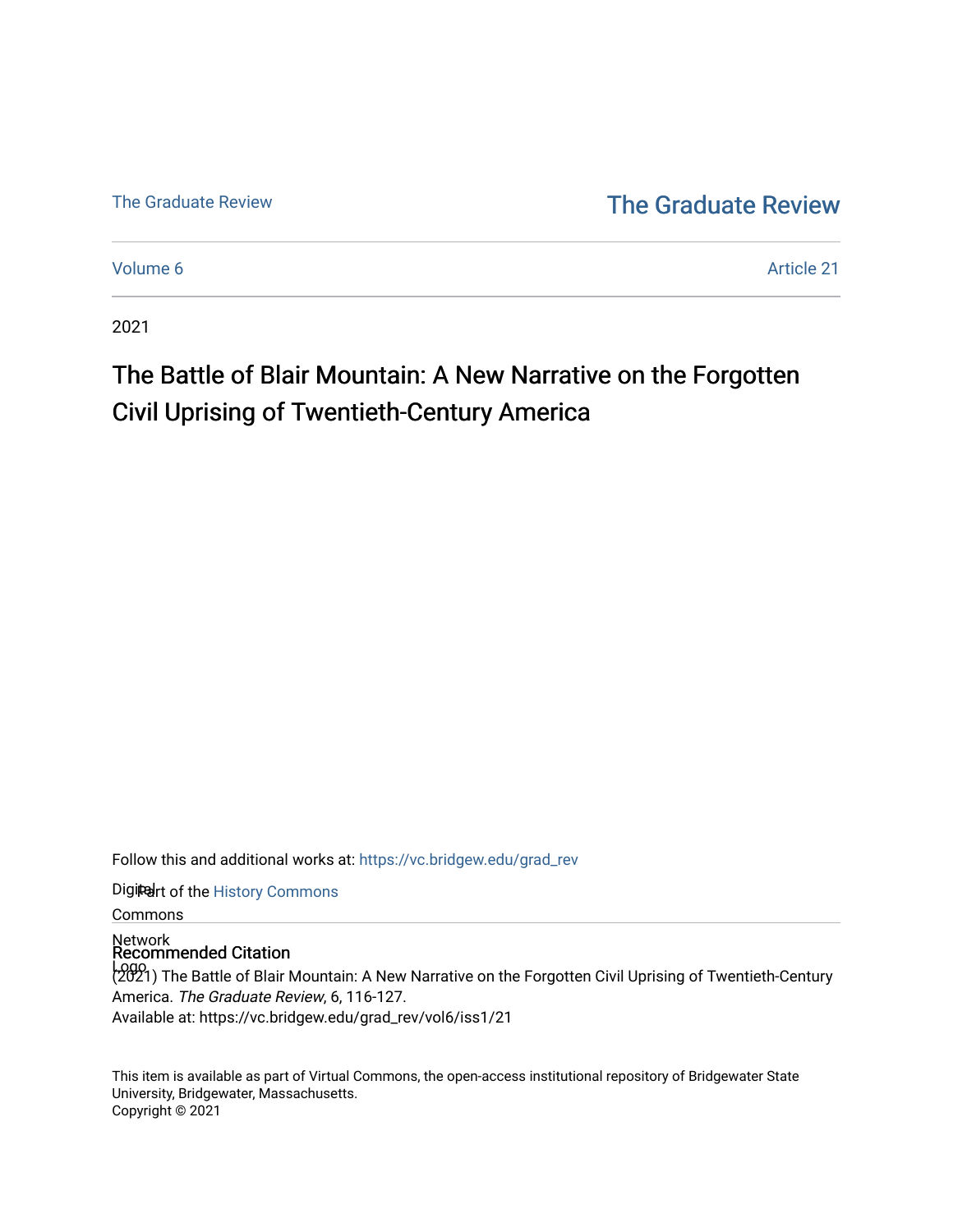# **The Battle of Blair Mountain: A New Narrative on the Forgotten Civil Uprising of Twentieth-Century America**

### AIDEN DUFFEY Worcester State University

n August 25th, 1921, at Blair Mountain in<br>Logan County, West Virginia, a battle was<br>fought between union workers of the United<br>Mine Workers of America and a collection of local Logan County, West Virginia, a battle was fought between union workers of the United Mine Workers of America and a collection of local police, mercenaries, and federal troops, an event that was part of the larger conflict: the West Virginia Mine Wars<sup>1</sup>. While only taking place over the course of a week, the Battle of Blair Mountain, as it came to be known, was the largest labor uprising in American history, as well as the largest armed uprising to this day since the Civil War. Despite its scale and significance, the Battle of Blair Mountain has faded into relative

obscurity over the years, placing its history at a risk of being forgotten entirely. This fact directly inspired the writing of this piece as its goal is to call new audiences' attention to the battle's history and ideally, inspire further study of the subject. As we fast approach the hundredth anniversary of the battle, now seems like as great a time as any to revisit its history, by constructing a new narrative based on a critical analysis of the primary and scholarly accounts of the battle that exist, in an effort to examine not only the battle's immediate impact on the coal industry, and public perception of the American labor movement as a whole, but also to explore how the challenges presented by the battle mirror current events in our society.

While the West Virginia Mine Wars is a topic that is at least familiar within American labor history circles, the Battle of Blair Mountain is an event severely lacking in scholarship, especially considering its fame and impact at the time it occurred. West Virginia maintains extensive records and accounts of the battle both in the state archives and at the West Virginia Mine Wars Museum, but unfortunately, most of their resources have not yet been digitized, although those that have, provided a wealth of information in the form of first-hand accounts or newspaper articles written immediately following the battle. The museum was beginning the process of moving to a new building when the Covid-19 pandemic occurred, which has provided challenges in accessing their archives. Fortunately, the museum has quite recently reopened their doors to the public, meaning their resources are more readily available. A visit to the museum in the

1 Robert Shogan. *The Battle of Blair Mountain: The Story of America's Largest Labor Uprising.* (New York City: Basic Books, 2006), 168. Miners began assembling and marching on Blair on August 24th, but the first exchanges of fire did not occur until August 25th between Sheriff Chafin's men and UMWA miners.

near future will hopefully yield follow-up research to this piece in the form of an additional article. The one academic source that has been most beneficial to this study from a historiographic standpoint is Robert Shogan's (2006) book, *The Battle of Blair Mountain: The Story of America's Largest Labor Uprising*. Unlike most books on the West Virginia Mine Wars, which briefly touch upon Blair Mountain, Shogan's work, as the title would suggest, is exclusively dedicated to the Battle of Blair Mountain, making it by far the most valuable scholarly account for the purposes of this research2 . While Shogan's work, similarly to the primary-source accounts utilized in this project, does express bias, in his case in favor of the United Mine Workers of America, he approaches the issue in a unique manner. During an interview in 2004 for *Focus*, an Illinois University radio talk show, when asked why the Battle of Blair Mountain was significant to labor history, Shogan clarified that he viewed the battle as an important part of American history, as a whole, that has ramifications beyond the confines of labor itself<sup>3</sup>. This perspective, in addition to his excellent research, is what makes Shogan's work so creditable, as while he does show a greater degree of sympathy to one side in the conflict, he approaches the subject of the battle with a nationwide view that relieves him of the burden of being bogged down by local politics and economic interests. While this present article is nowhere near as in depth a study of the battle as Shogan's, his work is more focused on the experience of the miners themselves, whereas this article seeks to examine all parties involved as well as analyze the impact the battle has left over the past hundred years. To better understand why the Battle of Blair Mountain was fought, and how it escalated to such a large conflict, some context is needed both on a national and a local level. Leading up to 1921, when the Battle of Blair Mountain was fought, unions were in a position of great turmoil. During World War I, which ended only a few short years before, unions, especially those related to mining and in particular coal production, gained a great deal of power and national influence. This may have in part been due to national sympathy towards industrial work as a whole that was heavily featured in wartime propaganda but was primarily due to the national high demand for coal at a time when labor was in extremely short supply<sup>4</sup>. As coal mining companies did not have the luxury of large amounts of

<sup>2</sup> Thomas, G. Andrews, *Killing for Coal.* (Cambridge: Harvard University Press, 2010), Chap. 5, *Out of the Depths and on to the March* touches upon the Battle of Blair Mountain, although the book is primarily focused on the Ludlow Massacre of 1914, an earlier conflict in the greater labor struggle surrounding the coal industry. Corbin, David. *Life, Work, and Rebellion in the Coal Fields: The Southern West Virginia Miners, 1880-1922.* (Champaign: University of Illinois Press, 1989),182, 218, 219, 221. Corbin's book covers the West Virginia Coal Wars as a whole, and, as such, does not focus on the Battle of Blair Mountain. Lane, Winthrop D. *Civil War in West Virginia.* (B. W. Huebsch, inc.) New York, 1921, 105-109. Lane discusses escalation to the Battle of Blair Mountain and addresses previous conflicts in Logan County specifically, but as *Civil War in West Virginia* was released in 1921, the same year as the battle, it is unlikely Lane would have had the time or resources to include the Battle of Blair Mountain into their work in any further capacity. <sup>3</sup>*Focus*; "The Battle of Blair Mountain: *The Story of America's Largest Labor Uprising,*" 2004-07-07, WILL Illinois Public Media,

American Archive of Public Broadcasting.

<sup>4</sup> Robert Shogan. *The Battle of Blair Mountain: The Story of America's Largest Labor Uprising.* (New York City: Basic Books, 2006), 140. While the coal industry hit a boom during the war, the highest average income of skilled miners in West Virginia was only \$1,060 annually. These, even for the period, extremely low wages were a motivating factor for union resistance to the coal industry, but also an indication of the lack of success the UMWA had in West Virginia when compared to other states.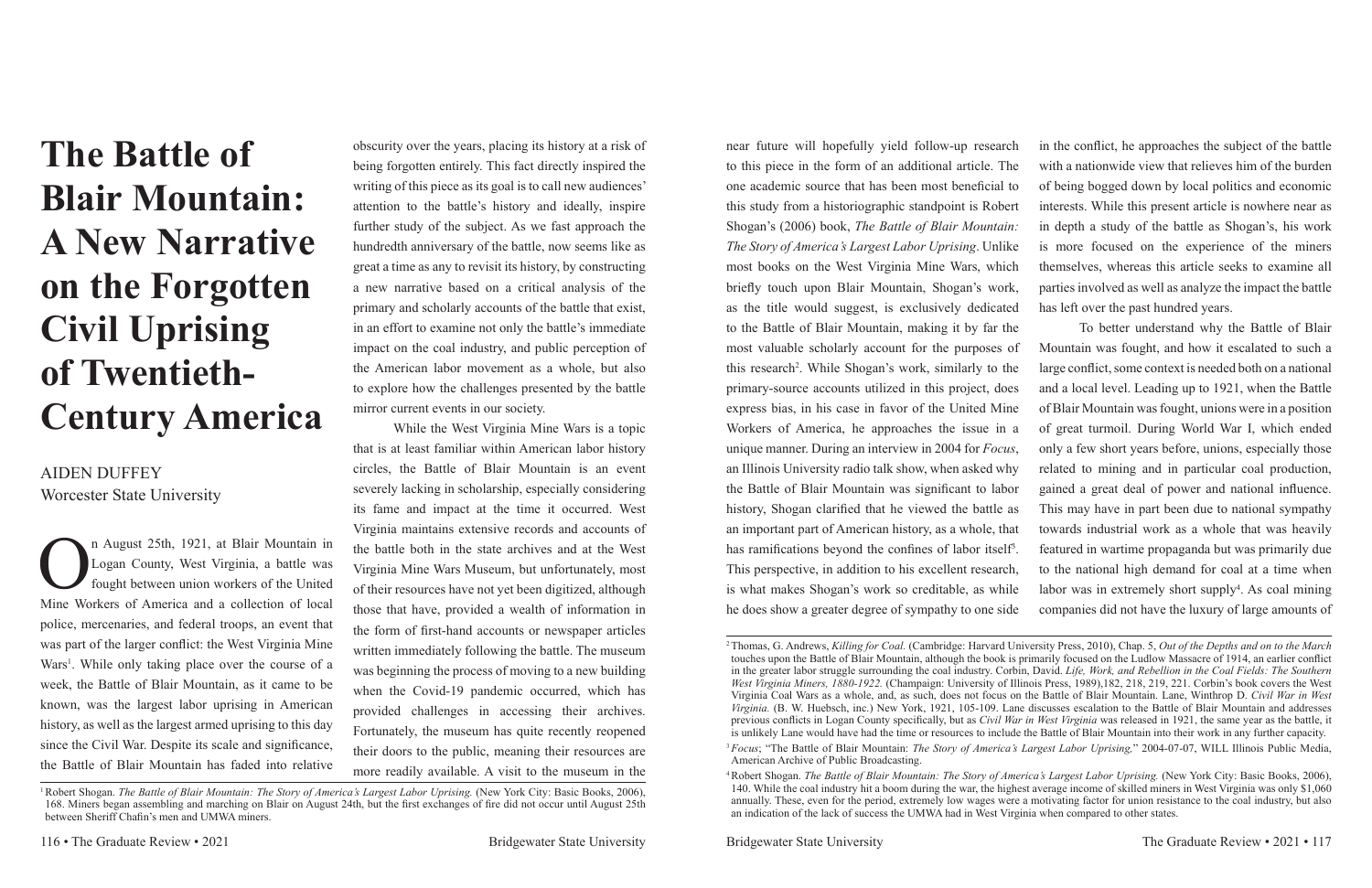easily hirable labor during the war, coal miners were able to negotiate better wages and more rights that led to expansive growth in union power.

As industrial unions rose in power, one in particular gained national influence, the United Mine Workers of America (UMWA)<sup>5</sup>. While the UMWA had mining operations across several states, they made minimal inroads into West Virginia as coal corporations in the state managed to maintain control of their operations during World War I<sup>6</sup>. After the war, as the number of people in the job market increased once more along with a reduction in the demand for coal, union expansion was somewhat diminished7 . The UMWA was still by far one of the strongest unions in the country, but their growth, especially in West Virginia, stagnated as the nation's reliance on unions lessened. This left West Virginia a divided state, where counties were either strongly sympathetic to union operations or strongly opposed. This divide between union workers and sympathizers against the holdout

corporate mining operations and their allies laid the foundation for the West Virginia Mine Wars.

While other clashes over mine labor preceded the Battle of Blair Mountain,<sup>8</sup> the most important event happened in the neighboring county, Mingo, in the coal mining town of Matewan9 . On May 19th, 1920, a group of men from the Baldwin-Felts Detective Agency, operating on behalf of West Virginian coal operators, arrived in Matewan<sup>10</sup> to serve eviction notices to residents living at Stone Mountain's coal camp.11 The detectives' second objective, and reason for coming to Matewan, was to break up efforts at unionizing the coal fields. The detectives were fully prepared to carry out both these tasks as they served the benefits of their contractors, non-union coal companies operating in the southern West Virginia coal fields. Matewan's Chief of Police, Sid Hatfield, along with Matewan's Mayor, Cabell Testerman, both union sympathizers and supporters of the UMWA,<sup>12</sup> confronted the detectives and opposed the legality of

the evictions they were dispensing. This disagreement led to a shootout, in which the identity of the aggressor is up for debate, between the Baldwin-Felts detectives and Matewan locals including Hatfield, coal miners, and members of the UMWA. The conflict left seven detectives and three locals dead, including Albert and The Matewan shootout could have easily been a stand-alone conflict in the history of the West Virginia Mine Wars, but due to the direct results of the conflict, it sparked even larger events.13 Several members of the UMWA local leadership were arrested and held in jail in Mingo County with charges relating to the shootout. Sid Hadfield also had charges brought up against him, which some sources claim were unfounded and had only been drawn up as an excuse to get Hatfield out in the open. While Hatfield's participation in the Matewan shootout is undeniable, and charges against him could reasonably be considered at the very least, suspicions as to the dubious nature of the charges against Hatfield could be seen as valid considering the following events. Upon arriving for his court hearing, Hatfield was murdered on the courthouse steps by members of the Baldwin-Felts Detective Agency. A coverup to give the appearance of a shootout between Hatfield and the detectives was staged but was unsuccessful in fooling the UMWA, who were outraged at these actions. With two of their allies, Testerman and Hatfield, both dead along with their leadership imprisoned, not action. Within a year of the Matewan shootout's explosive conclusion, and mere months since the imprisonment of UMWA leaders and the murder of Hatfield, UMWA miners were called upon by their leadership to arm themselves, mobilize across the southern West Virginia coal fields, and began to march on Mingo County. Their goal was to free their fellow UMWA members who were imprisoned there and take revenge on those who fought against their efforts to unionize the southern West Virginia coal fields. Beyond the coal industry, itself, the UMWA sought revenge on local West Virginia government officials, especially law enforcement and judges who were either in the pocket of coal operators or assumed to be. These were the types of people UMWA believed to have been responsible in orchestrating Hatfield's murder as well as being the men in charge of detaining their fellow union members. To reach Mingo, the UMWA workers needed to cross through neighboring Logan County. Knowing this and selecting the most strategic point of defense, Logan County police, local residents, and mercenary vigilante forces, some in the employ of the coal corporations, bunkered down in the town of Blair at the base of Blair Mountain and armed themselves. The UMWA marchers, who were also armed, upon arriving in Blair, quickly realized they would need to fight their way over the mountain to reach Mingo, and thus, the stage for the Battle of Blair Mountain was set. Accounts of the Battle of Blair Mountain

to mention years of previous tension and hostility with coal operators, the UMWA began planning retaliatory provide drastically different narratives of the events due to a combination of bias and perspective skewing

<sup>&</sup>lt;sup>6</sup>Ibid, 271. Post WWI, the coal industry, as a whole, experienced decline, but non-union operators were able to capitalize on this transition with more success than the UMWA.

<sup>&</sup>lt;sup>5</sup> Ibid, 2. The Union Mine Workers of America were the most powerful union in the nation coming into the 1920s.

<sup>&</sup>lt;sup>10</sup> Ibid, 1. The Baldwin-Felts Detectives, seven in total, were all armed and "had all been tried and relied on" according to Tom Felts, brother to Albert Felts. Blizzard contests the number of detectives present, citing their numbers as "more than a dozen." (Blizzard 131).

<sup>&</sup>lt;sup>12</sup> Ibid, 130. While Mingo County as a whole was primarily controlled by non-union coal operators, Matewan, itself, was known to be very sympathetic to the union cause, making it a focal point of the Baldwin-Felts Detective Agency's union-busting campaign on behalf of the coal operators.

<sup>7</sup>*Bituminous Operators' Special Committee to the United States Coal Commission,* "The United Mine Workers in West Virginia." [S.l. : s.n., 1923], 3. The UMWA failed to attain exclusive rights to mining operations in West Virginia in 1919, which was a major loss for the union and an escalation factor in hostilities between union and non-union coal operators in the state.

<sup>8</sup> William C. Blizzard *When Miners March.* (Oakland, CA: PM Press, 2010), 358. In addition to the Matewan shootout, the incident at Lick Creek was a contributing motivation to the Battle of Blair Mountain, especially due to the fact that it prompted the implementation of martial law in the environment of its occurrence.

<sup>9</sup> Robert Shogan. *The Battle of Blair Mountain: The Story of America's Largest Labor Uprising.* (New York, NY: Basic Books, 2006), 3. Matewan, being in the direct center of the richest coal fields in West Virginia, became a focal point for the greater West Virginia Coal Wars due to massive commercial value.

<sup>11</sup> William C. Blizzard *When Miners March.* (Oakland: PM Press, 2010), 125. Six families in total were evicted under the authority of Circuit Judge James Damron, who acted as an attorney for the coal operators in later case against the UMWA.

<sup>&</sup>lt;sup>13</sup> Robert Shogan. *The Battle of Blair Mountain: The Story of America's Largest Labor Uprising.* (New York City: Basic Books, 2006), 121. May 19th, 1921. Morgan County declared martial law a year to the day after the Matewan shootout, which further escalated tensions between coal operators and miners only a few short months before the Battle of Blair Mountain broke out.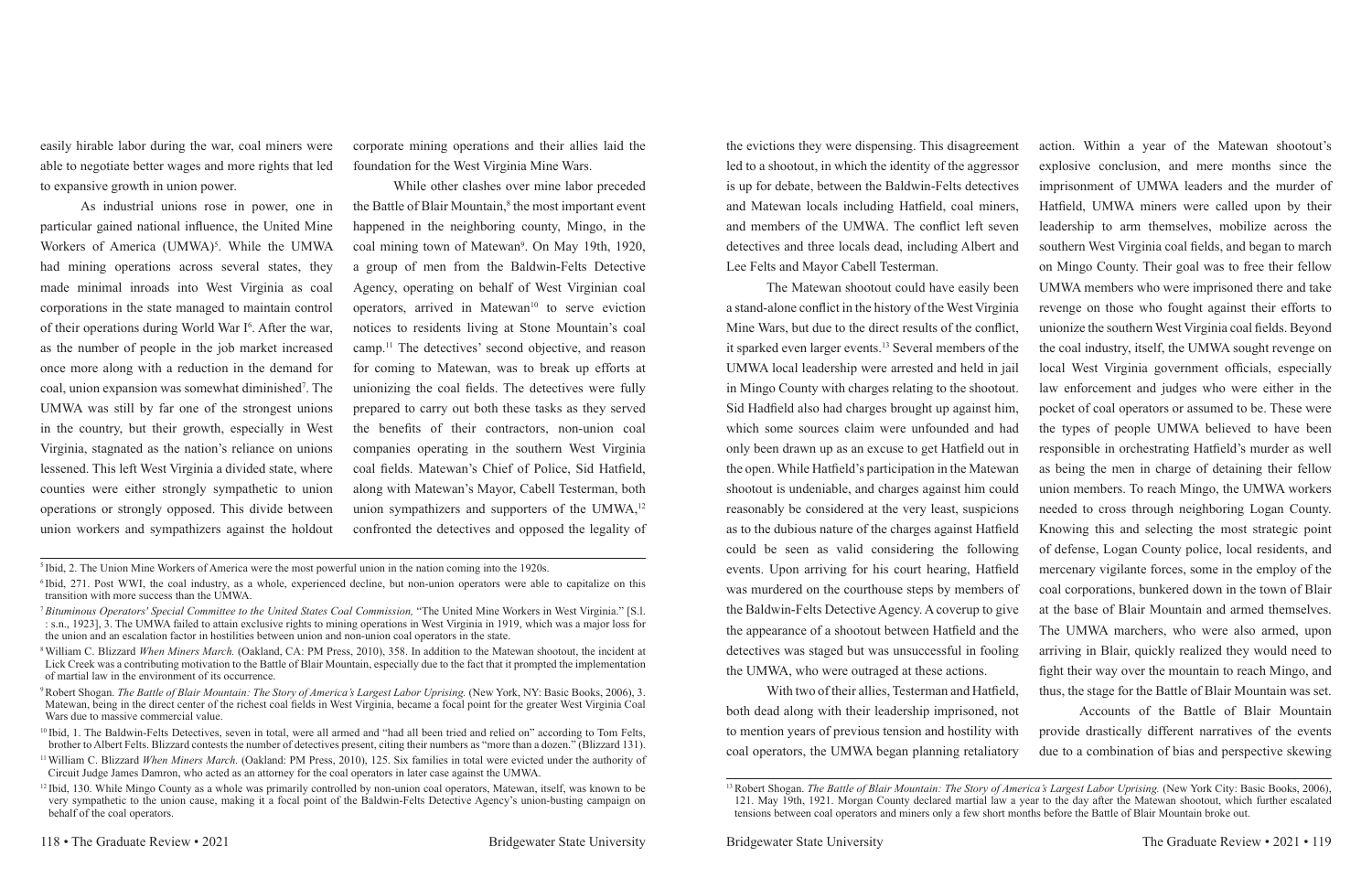the facts. While no account is without its issues, the three majority perspectives to be taken into consideration are the UMWA, coal operators, and Blair locals. A fourth, extremely important perspective is that of the United States military as they were the largest deciding factor of the outcome of the battle, but unfortunately, documentation of the battle from a military perspective is not as readily available and as such cannot be discussed for the purposes of this research, although it will be referenced in context of other sources. Before detailing the events of the battle, itself, it is worth mentioning context behind each of the three factions' sources.

The UMWA's account of the Battle of Blair Mountain is best detailed in William Blizzard's book, *When Miners March*, which contains his narrative of the battle and its aftermath. What makes Blizzard's account so valuable is the role he played during the battle as he was both one of the leaders of the march itself, as well as the UMWA's military commander during the battle, and, after the fact, stepped forward to take primary responsibility for the UMWA's actions during the subsequent trials. Unsurprisingly, Blizzard's book is heavily biased in favor of the UMWA, but his account is no less valuable for it contextualizes why the union decided upon armed resistance in the first place.

Contrasting Blizzard's account is the *Bituminous Operators' Special Committee to the United States Coal Commission, "The United Mine Workers in West Virginia*,*"* which was a report written two years after the battle that both details some of its events as well as makes a case for more aggressive legal action to be carried out against unions, in particular, the UMWA,

for their part in the armed uprising. Unlike Blizzard's book, which reads as a more chronological history of the UMWA in West Virginia, the coal commission report touches on a wide range of labor conflict across the country, and while it focuses primarily on the UMWA and was penned in response to the Battle of Blair Mountain, it is not strictly an account of the battle itself. A clear goal of the report is to paint the actions of the UMWA as dangerous and in direct opposition to American laws and values. The most obvious, and all together inaccurate means of conveying this message, is the claims in the report that the UMWA were communist. No direct evidence to support this claim was presented outside of the fact that the UMWA sought better wages and working conditions for miners, and some of their membership expressed radical views, although those same beliefs were not necessarily held union wide. Framing the UMWA as a communist union was done with the intention of painting the union as anti-government, a commonly held stereotype about communism at the time. In this regard, the claim could not be more inaccurate as the UMWA was a fiercely patriotic union with a large veteran membership and a history of complying with and supporting federal legislation and action. Communism absolutely had a significant role to play within the greater picture of the American labor movement, but this stereotypical assertion that all communists were anti-government absolutely does not hold true, especially in context of the UMWA specifically, and to categorize the union under the umbrella of communism, in this context, is inaccurate and intentionally manipulative. The claims of communism brought up in the coal commission report were intended both as rationalization for the

coal industry's actions during the Battle of Blair Mountain and as a means of discrediting the UMWA's calls for fairer wages for miners. The strategy here was to paint the UMWA as an anti-government organization by leaning into the stereotype at the time that all communists actively sought the destruction of government. This inaccurate assertion about the nature of communism and its relationship with government was far from accurate, but an easily exploitable avenue of justification at the time. While, once again, the report is heavily biased in favor of coal mining operations and denounces the UMWA, it has the additional advantage of contextualizing the Battle of Blair Mountain in relation to nationwide labor struggles. The last, and possibly most important perspective is that of Blair locals. The residents of Blair, research does not focus on a single narrative from Blair residents, but rather a compiled account put together by the Logan County West Virginia Genealogical Society and the *Matewan Oral History Project*15 in the form of a series of interviews with residents who lived through the battle. Therefore, accounts from Blair residents are woven from multiple narratives as opposed to a singularly compiled source like Blizzard's book or the coal commission report. Incorporating a local perspective on the battle is extremely important because it may be the least biased account out of any that appears, but the greatest shortcoming is their lack of comprehensiveness, necessitating a more cobbled together approach at constructing their narrative as opposed to the very clear and straightforward accounts by Blizzard and the coal commission report.

based on first-hand accounts, were somewhat divided in their loyalties when it came to the actual battle itself, but for the most part, they either actively or passively were against any disruption to the coal industry, which could produce serious consequences to the local economy. Blair residents' loyalty to the coal operators was therefore either grudgingly performed out of selfpreservation, or, in the case of local law enforcement, tied directly to monetary benefit. The organization of Blair's defenses against the UMWA was spearheaded by Sheriff Don Chafin, a divisive figure feared by everyone involved in the conflict, and most of the Blair residents' first- hand accounts center their narratives around his actions more than anyone else's $14$ . This The events that collectively can be referred to as the Battle of Blair Mountain truly began on August 25, 1921, when the first exchanges of gunfire occurred between UMWA miners and Chafin's deputies. While the UMWA was still mobilizing towards Blair, most of their numbers, estimated anywhere between ten and fifteen thousand strong, were not yet present, giving Chafin's forces, roughly two thousand troops, a rare instance of superior numbers. Whereas the UMWA vastly outnumbered the Blair deputies throughout the majority of the conflict, Chafin was backed by the Logan County Coal Operators Association, representing anti-union mining operations in the area, who essentially provided Chafin with a heavily armed,

<sup>14</sup> Rebecca Bailey. Interview with Gladys Hood. *Matewan Oral History Project.* (Matewan Development Center, Matewan, 1990.) Gladys' recollection of Sheriff Chafin stressed his anti-union sentiments and the fear he inspired throughout Logan County.

<sup>15</sup> Rebecca Bailey. Interview with Gladys Hood. *Matewan Oral History Project.* (Matewan Development Center, Matewan, 1990.) Gladys Hood, resident of Matewan, lived through the West Virginia Mine Wars.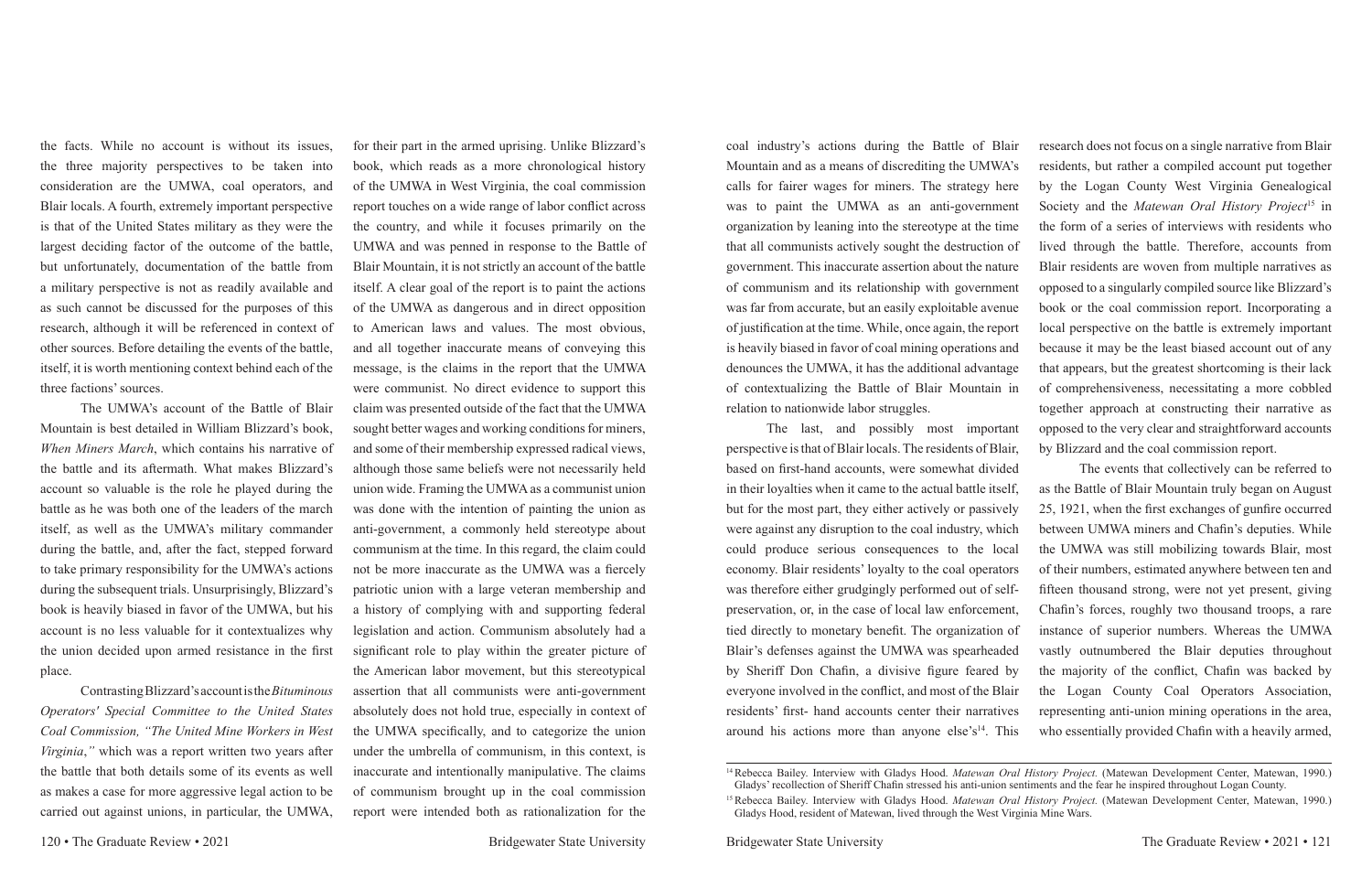private army. By comparison, the UMWA, while armed as well, were poorly equipped and nowhere near as collectively organized as Chafin's better prepared forces were. These critical factors heavily played into the outcomes of the majority of skirmishes that made up the collective battle.

was shared by the UMWA, as many in their leadership hoped a demonstration of force would indicate the severity of their fight against non-union coal operations and bring the issue to a national level. This was a driving force behind why the UMWA decided to stand down when President Harding threatened to intervene with the army, as taking on the federal government went against the miners' interests. While non-union coal operators and their allies, especially in the coal commission report, painted the UMWA as communists, the UMWA was in no way opposing the federal government and always remained democratic in nature. A second reason why army involvement deterred the UMWA from continuing their attack was the fact that many of the miners were veterans of WWI and had no interest in fighting against a military they had previously served. Shogan notes in an interview that the UMWA sentiment towards clashing with the army could be summed up in one simple phrase, "we won't go to war with Uncle Sam"<sup>17</sup>.

The initial conflict on August 25th was a decisive victory on Chafin's part as the small UMWA forces were repelled from Blair. Following this exchange, President Warren Harding's threat of deploying federal troops and even bombing union forces prompted the UMWA to disband their efforts and begin to return home<sup>16</sup>. Harding's threat, driven primarily by his anti-union sentiments tied to his view that unionization was synonymous with communism, may have, at the time, been toothless as military intervention would have been viewed by the American public as too extreme of a response. Regardless of the seriousness of the president's threat, it was successful in diffusing the situation and may have been the end of the conflict. However, rumor of Chafin shooting union sympathizers near Blair following the president's threat reinvigorated the UMWA's anger towards the sheriff. Word was spread quickly, and UMWA miners returning home from Blair made an about face and rushed back to the mountain to regroup. By Blizzard's account, this was Chafin's attempt to provoke the UMWA and instigate a full-scale battle with federal backing on his side.

Ironically, the idea of utilizing federal support

Despite the previous threat of federal involvement, the UMWA did return to Blair, and on August 29th, the battle resumed in earnest. Chafin's forces maintained defensive positions, taking advantage of the high ground the mountain provided, and were able to stop the miners' advance a second time. Once again, this was accomplished by means of heavier firepower at Chafin's disposal. Employing the use of private planes, Chafin's troops hit the UMWA forces with a series of airstrikes, using military-grade gas and

explosive bombs presumed to be surplus from WWI18. The army, under orders from General Billy Mitchell, often considered the father of the American Air Force, deployed Martin bombers as well as contributing further to Chafin's air support, but these planes were utilized strictly for surveillance, as it would still be several days before the federal government would take an active role in the battle's resolution $19$ . This bombing campaign is a matter of great Despite Chafin's vastly superior arms, the UMWA continued fighting, and on August 30th, West Virginia National Guard Colonel William Eubanks was brought in to take charge of combined law enforcement and vigilante forces fighting the UMWA21. The swell in numbers to the anti-union forces did not deter the UMWA, however, and the miners continued their attack, almost managing to reach Logan during one assault, only a short distance from their goal of Mingo County.

confusion, both for those involved in the battle and their subsequent accounts. Some assumed the bombs were dropped by the U.S. Army, having seen U.S. Army planes making flyovers during the battle. Mentions of army munitions being used in the bombing suggest U.S. military backing without direct involvement in the attack. The reality, as best understood by a consideration of all available sources, is that the bombs were homemade explosives created by Chafin's forces and deployed by local pilots operating private planes. The U.S. Army's Martin bombers, while armed, did not take any part in the bombing campaign and were present for reconnaissance purposes only, as Federal troops were not instructed to take aggressive action against the UMWA forces until days later on September 2nd<sup>20</sup>. Skirmishes continued until September 2nd, when federal troops were officially deployed to combat the UMWA, which prompted Bill Blizzard to call a withdrawal of his forces. The miners disbanded and began returning home, many of them stowing their weapons away in the secret caches in the woods in an attempt to avoid detection. Casualty counts differ from source to source, but anywhere between ten and thirty members of Chafin's forces were killed along with another fifty to a hundred UMWA miners. Charges of murder, conspiracy to commit murder, accessory to murder, and treason against the state of West Virginia were brought up against a total of nine hundred and eighty-five miners including Blizzard himself, who, once again, assumed a leadership role for the UMWA22.

18 William C. Blizzard *When Miners March.* (Oakland: PM Press, 2010), 303. W.F. Denim and Earl Halloran, two of the three pilots hired by the coal operators, maintain they used their planes for "observation" only, while R.S. Haynes, the third pilot, admits to the pilots

<sup>19</sup> Ibid, 311. Blizzard attests that Mitchell was present in the hopes of finding an excuse to test out the effectiveness of new planes in a

- 
- at the battle, the case against him personally was not strong, which led to his eventual equital.

<sup>&</sup>lt;sup>16</sup> Robert Shogan. *The Battle of Blair Mountain: The Story of America's Largest Labor Uprising.* (New York City: Basic Books, 2006), 271. President Harding: "It looks to me as though we are coming to a crisis in the conflict between the radical labor leaders and the capitalistic system under which we developed our Republic."

<sup>&</sup>lt;sup>17</sup>*Focus*, Shogan describing the UMWA's refusal to fight against federal forces deployed to Blair Mountain at the end of the engagement.

<sup>&</sup>lt;sup>22</sup> Ibid, 342. Having been positioned as the leader of the UMWA forces during the Battle of Blair Mountain, Blizzard had to be the center point of the coal operators' prosecution of the union. However, unless Blizzard was found responsible for the actions of all the miners

using explosive and gas bombs on the miners.

military setting.

<sup>20</sup> William C. Blizzard *When Miners March.* (Oakland: PM Press, 2010), 313. One of the pilots operating in this mission stated that before returning to base, the crew jettisoned their bombs in the James River, presumably in an effort to disguise the fact they had been armed in the first place. The only active participants in the bombing campaign were the planes under Chafin's command, although this would not be made clear to many on the ground during the battle until after its conclusion.

<sup>21</sup> William C. Blizzard *When Miners March.* (Oakland: PM Press, 2010), 303. Eubanks estimated that over the course of the battle, his forces fired anywhere between 500,000 and 600,000 rounds of ammunition, and that the miners "wasted as much as we did."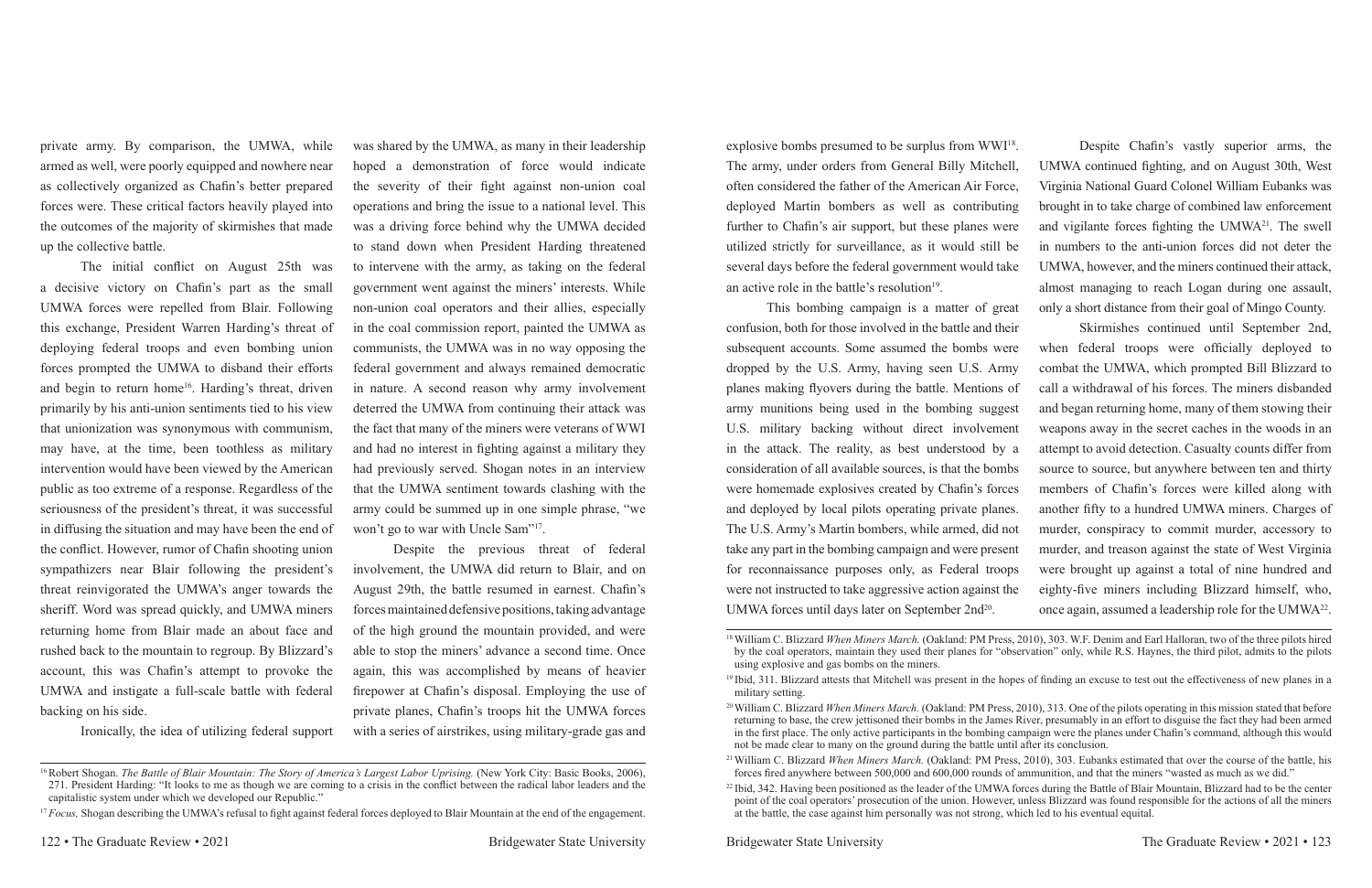Some UMWA members were imprisoned for years, but the last to be paroled were released in 192523. During Blizzard's trial, unexploded bombs dropped by Chafin's forces that were recovered by the miners and were used as evidence in defense of the UMWA24, painting Chafin, and, by extension, the coal industry as brutally violent and tyrannical<sup>25</sup>. In April of 1922, at Jefferson County Circuit Courthouse, after having been held at the same jail<sup>26</sup> where John Brown had been tried for his role in the battle at Harper's Ferry years before27, all charges against Bill Blizzard were dropped, and he was released from the state's custody<sup>28</sup>. Blizzard's release was met with mixed responses from the gathered crowd, with some lauding him a hero of workers' rights, while others felt justice had not been served. Perhaps the most sobering comments from the court's proceedings that day came from Colonel C. W. Osenton, principal counsel for the state in Blizzard's case. Osenton, referring to the first skirmish that began the Battle of Blair Mountain, stated:

But your men did not give John Gore, [Logan County Sheriff's Deputy], Munsey or Cafalgo, [both Blair locals working as part of Chafin's militia], a chance, when Munsey, dying with a bullet through his neck, pleaded for mercy, your men put a high-powered rifle to his head and pulled the trigger on the ammunition you probably gave him the night before, Bill. His head bounded eight inches off the ground, and then he died. I ask you, jurymen, to show Bill more mercy than his army did those men or the women and children of Logan valley."29

Osenton's comment here, in many ways, can summarize the entire experience of Blizzard's trial. Blizzard himself was not present at this skirmish and had no direct connection whatsoever to the deaths of the aforementioned men, but as Blizzard had assumed responsibility for the actions of the UMWA during the events of the Battle of Blair Mountain, he would have to bear the responsibility, due to the fact that Gore, Cofago and Munsey were killed by UMWA forces. Since Blizzard was not involved directly or indirectly throwers, the Battle of Blair Mountain was presented as the inevitable outcome of any union activity. In this sense, the Battle of Blair Mountain can be considered a complete victory, both militarily and politically, for the coal industry, but the impact of the battle did not end there. unions as a whole for years, it also exposed the plight of mine workers, and the terrible conditions they worked under that motivated them to armed resistance in the first place. As a result, a new wave of the labor

with the event itself, he could not be found guilty of their murder. Much of Blizzard's trial proceeded in a similar fashion, where the state was unable to link Blizzard directly with the most serious crimes they attached to the UMWA's actions. Blizzard's release and the resilience of union sympathy in West Virginia would perhaps be the most resounding success for the UMWA with regard to the outcome of the Battle of Blair Mountain, for while they lost the conflict itself, their goal of presenting the coal industry on a national stage as cruel and unjust was largely successful. Despite this fact, the Battle of Blair Mountain was the nail in the coffin for the UMWA as a whole. The fight to unionize the West Virginia coal fields was a resounding loss, which was later followed by Pennsylvania's and Kentucky's unions hold on coal mining operations collapsing and leaving Illinois as the only unionized state remaining. While the battle damaged the reputation of movement was established during the 1930s, starting with more progressive labor laws under the New Deal in 1933 and continuing with the founding of even larger and more prominent unions such as the Steel Workers, whose founding incorporated former UMWA members. In this sense, the Battle of Blair Mountain, while a loss for the UMWA in accomplishing their short-term goals, was successful in their larger effort of swaying federal support to their side, albeit long after the conflict itself ended. While understanding who the victor of the battle was is fairly straightforward, responsibility for its instigation is far more muddled. As is the case in most

The Battle of Blair Mountain and the West Virginia Mine Wars as a whole left a stain on the reputation of unions, whether affiliated with the conflict or not, as violent communists seeking to overthrow the government. This fallacy was propagated by antiunion coal operators and featured heavily in the coal commission report which, along with newspapers reporting on the event, received national attention. Much in the same way the Haymarket Affair in Chicago created the misconception of anarchists as bomb conflicts, blame changes hands depending on which event in time is considered the instigation point. If the battle is only considered to have begun when the first shots were fired, then the UMWA could be considered responsible, as they made the conscious decision to arm themselves and march on Logan County, with the explicit intention of carrying out a jailbreak and vigilante justice. Stepping back further, the Baldwin-Felts Detective Agency could be considered the instigators when they murdered Sid Hatfield, which

<sup>&</sup>lt;sup>24</sup> William C. Blizzard *When Miners March.* (Oakland, CA: PM Press, 2010), 341. The state's forces openly admitted to dropping bombs on the miners when the recovered homemade explosive was displayed as evidence in Blizzard's trial.

<sup>&</sup>lt;sup>25</sup> State of West Virginia v. William Blizzard, Indictment No. 4, Special Plea No. 2

<sup>23</sup>*Bituminous Operators' Special Committee to the United States Coal Commission,* "The United Mine Workers in West Virginia." [S.l. : s.n., 1923], 67. Lists the acquittals of several prominent members of the UMWA including Blizzard, J. E. Willburn, and Walter Allen.

<sup>26</sup>*Bituminous Operators' Special Committee to the United States Coal Commission,* "The United Mine Workers in West Virginia." [S.l. : s.n., 1923], 66. Charles Town, WV.

<sup>27</sup> Karen Whitman. "Re-evaluating John Brown's Raid at Harpers Ferry" *West Virginia Archives and History* Vol 34, number 1. Charleston: 1972, 46. On October 16th, 1859, John Brown, led an attack on the Federal Arsenal at Harpers Ferry, West Virginia with the intention of supplying slaves with weapons and staging a revolt against slave owners in West Virginia. John Brown has been lauded and vilified for his actions throughout history as he is depicted as either a champion of liberty, an enemy of the state, or a roadblock for the Abolitionist movement and peaceful negotiations between the North and South over the issue of slavery.

<sup>28</sup> State of West Virginia v. William Blizzard, Indictment No. 4, Special Plea No. 2

<sup>29 &</sup>quot;'Disgrace to State,' Some Yell, But Great Mass Cheer Verdict. Never Had Intention to Commit Treason, Blizzard Says." *Charleston Gazette,* May 28th, 1922. The event Osenton is referring to was part of the initial skirmish that snowballed into the Battle of Blair Mountain in which John Gore, a Logan County sheriff's deputy, along with John Cofago and Jim Munsey, two local miners who sided with Chafin's forces, were discovered by UMWA forces, after having fired upon the UMWA camp at night. Upon being discovered, Gore called for a standoff and Reverend John Wilburn, a Blair Baptist preacher and leader of the UMWA forces, advanced forward to meet with Gore. A shootout erupted, believed to be initiated by either Cofago or Munsey, which left Gore and Cofago dead along with Eli Kemp, one of the UMWA miners. Munsey, badly wounded and pleading for mercy, was shot through the head where he lay by Henry Kitchin, a UMWA miner. One of the miners described Munsey's body as looking "like water out of a hose where you turn it on and the pressure is light."